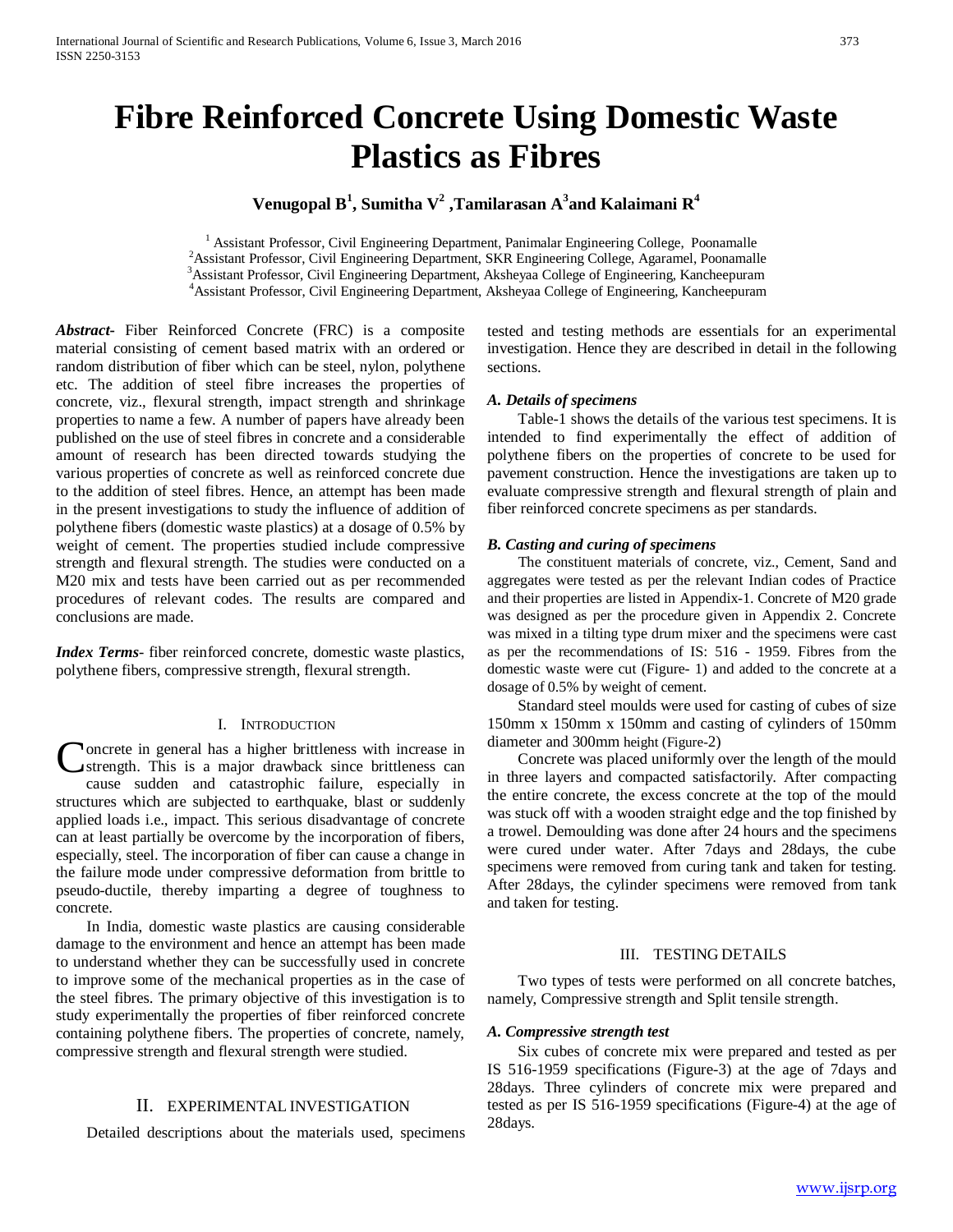## *B. Splitting tensile strength test*

 Splitting tensile strength measurements were made on cylinder specimens according to IS 5816-1999 (Figure-5).

## IV. TEST RESULTS

### *A. Compressive strength*

 The 7day and 28 day cube compressive strength of plain concrete and fiber reinforced concrete specimens obtained from tests are given in Tables 2 and 3. 28 day cylinder compressive strength are given in Table-4.

## *B. Split tensile strength*

 The Split tensile strength of plain concrete and fiber reinforced concrete specimens obtained from tests are given in Table-5.

## V. ANALYSIS OF TEST RESULTS

## *A. Comparison of compressive strength*

 The influence of the addition of 0.5% fiber on the mixes tested is compared with plain concrete mix and the results are tabulated in Tables 6, 7 and 8. It is seen from the Tables that the compressive strength is increased by 2.45%. It is well established that addition of fibres do not contribute much to improvements in the compressive strength of concrete and the results of the present study also indicate the same.

#### *B. Comparison of split tensile strength*

 Table-9 shows the comparison results of split tensile strength of the concrete mixes with and without fibers. Split tensile strength of fiber reinforced concrete specimen is 26.8% more than plain concrete. Generally, it should be borne in mind that the flexural strengths are increased to the tune of 20-25% with the addition of steel fibers. However, the present fibers, being obtained from domestic waste do not exhibit appreciable improvements in the flexural strength of concrete as in the case of steel fibers.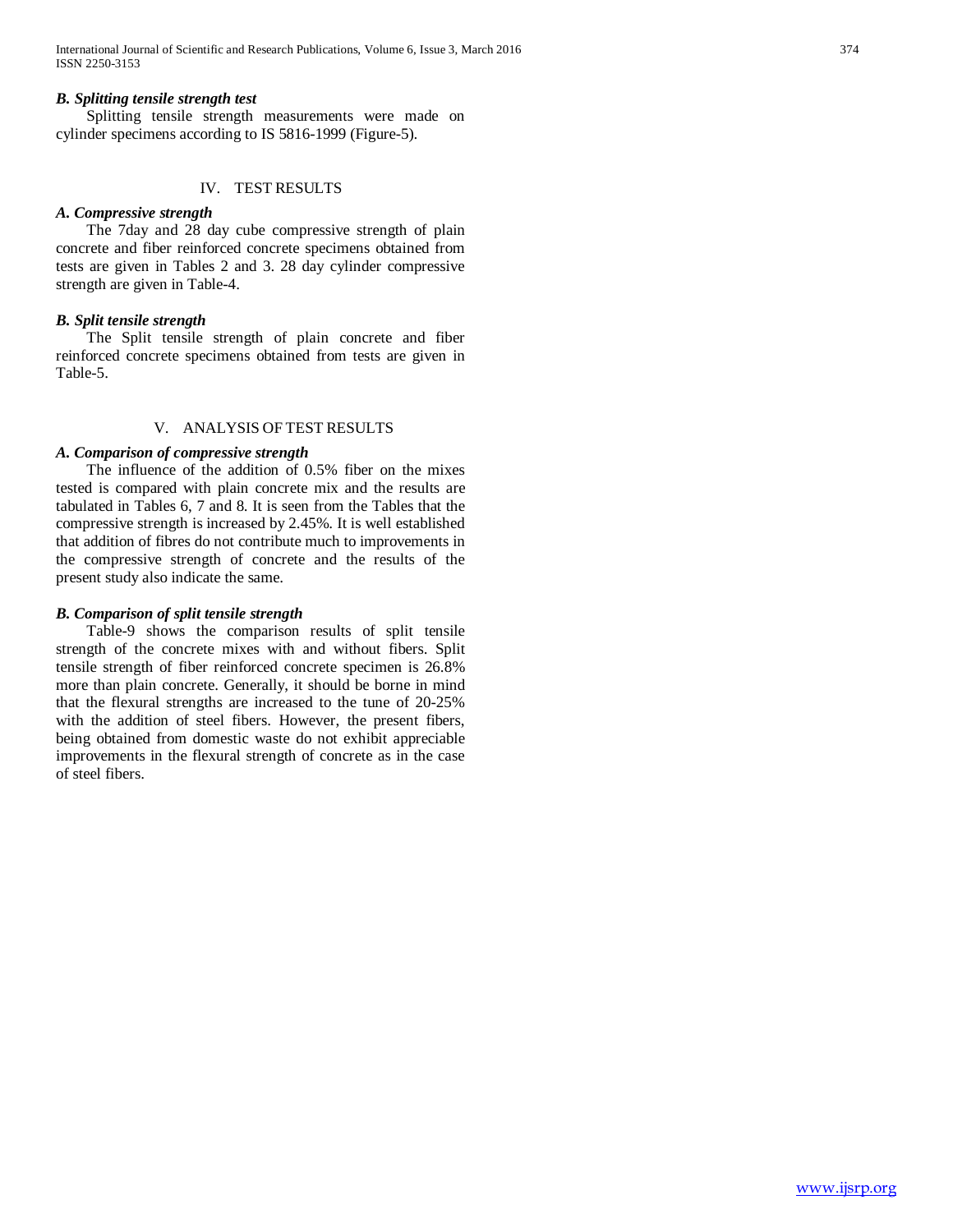| S. No. | Name of test  | Specimen                            | $%$ of fiber | No. of    |
|--------|---------------|-------------------------------------|--------------|-----------|
|        |               |                                     | added        | specimens |
|        |               |                                     | 0%           | 6 Nos.    |
|        |               | Cube $150$ mm x $150$ mm x $150$ mm |              |           |
|        | Compressive   |                                     | 0.5%         | 6 Nos.    |
| П.     |               |                                     |              |           |
|        | strength test | Cylinder 150mm dia and 300mm        | 0%           | 3 Nos.    |
|        |               | height                              | 0.5%         | 3Nos.     |
|        |               | Cylinder 150mm dia and 300mm        | 0%           | 3 Nos.    |
|        | Tensile test  |                                     |              |           |
|        |               | height                              | $0.5\%$      | 3 Nos.    |

# **Table-1.** Details of specimens.

# **Table-2. Results of 7days cube compressive strength.**

| <b>Grade of</b> |                 |            | Load   | <b>Compressive strength</b> |
|-----------------|-----------------|------------|--------|-----------------------------|
| concrete        | % of fiber used | Sample No. | (N)    | (N/mm <sup>2</sup> )        |
|                 | 0%              |            | 505000 | 22.44                       |
|                 |                 |            | 500000 | 22.22                       |
|                 |                 |            | 485000 | 21.56                       |
| M20             | 0.5%            |            | 510000 | 22.67                       |
|                 |                 |            | 500000 | 22.22                       |
|                 |                 |            | 490000 | 21.78                       |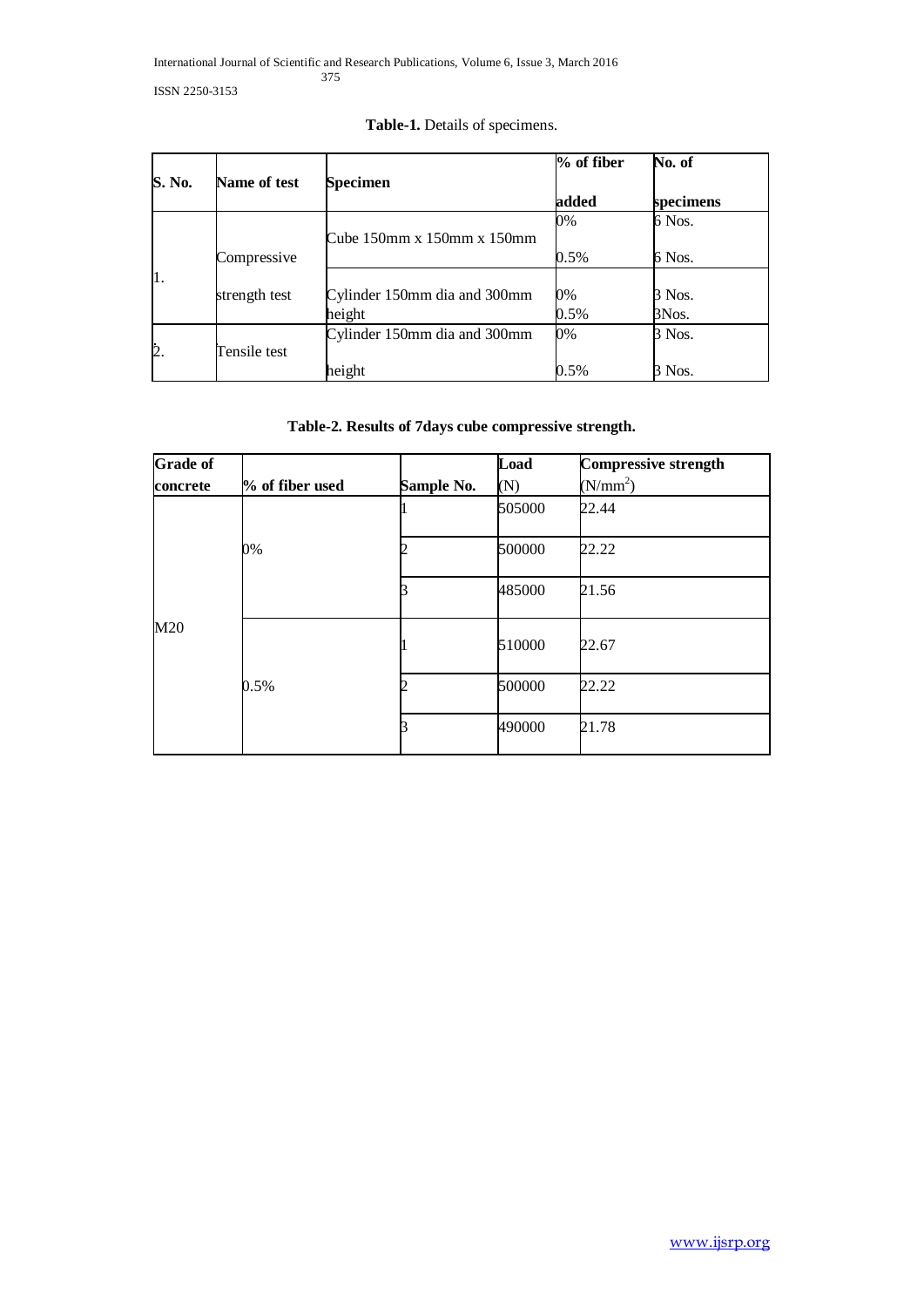| <b>Grade of</b><br>concrete | % of fiber used | Sample No. | Load<br>(N)     | <b>Compressive strength</b><br>(N/mm <sup>2</sup> ) |
|-----------------------------|-----------------|------------|-----------------|-----------------------------------------------------|
|                             |                 |            | 755000          | 33.56                                               |
|                             | 0%              |            | 745000          | 33.11                                               |
|                             |                 |            | 32.89<br>740000 |                                                     |
| M20                         | 0.5%            |            | 805000          | 35.78                                               |
|                             |                 |            | 785000          | 34.89                                               |
|                             |                 |            | 765000          | 34.00                                               |

# **Table-3. Results of 28days cube compressive strength.**

# **Table-4. Results of 28days cylinder compressive strength.**

| <b>Grade of</b> |                 |            | Load   | <b>Compressive strength</b> |
|-----------------|-----------------|------------|--------|-----------------------------|
| concrete        | % of fiber used | Sample No. | (N)    | (N/mm <sup>2</sup> )        |
|                 |                 |            | 440000 | 24.90                       |
|                 | 0%              |            | 430000 | 24.33                       |
|                 |                 |            | 425000 | 24.05                       |
| M20             | 0.5%            |            | 460000 | 26.03                       |
|                 |                 |            | 450000 | 25.46                       |
|                 |                 |            | 435000 | 24.61                       |

# **Table-5. Results of 28days cylinder split tensile strength test.**

| <b>Grade of</b> |                 |            | Load   | <b>Tensile strength</b> |
|-----------------|-----------------|------------|--------|-------------------------|
| concrete        | % of fiber used | Sample No. | (N)    | $(N/mm^2)$              |
|                 |                 |            | 205000 | 2.90                    |
|                 | 0%              |            | 200000 | 2.83                    |
|                 |                 |            | 200000 | 2.83                    |
| M20             |                 |            | 210000 | 2.97                    |
|                 | 0.5%            |            | 205000 | 2.90                    |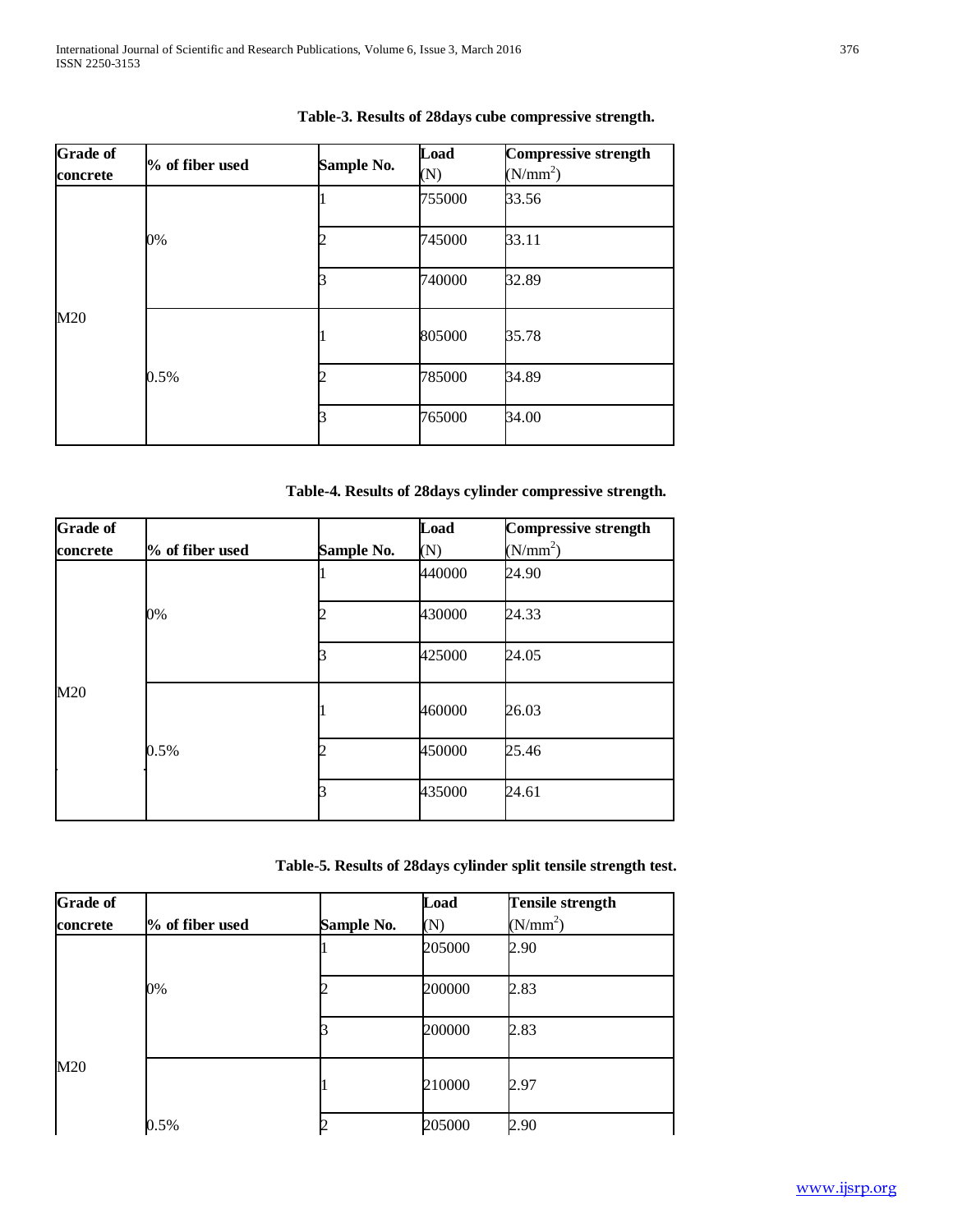|  | vu | $\Omega$<br>ر ن.ب |
|--|----|-------------------|
|  |    |                   |

|                             | <b>Average Compressive Strength at</b><br>days $(N/mm^2)$ |                       | Increase in compressive strength                              |
|-----------------------------|-----------------------------------------------------------|-----------------------|---------------------------------------------------------------|
| <b>Grade of</b><br>concrete | Plain concrete,                                           | $0.5\%$ with<br>fiber | of concrete by addition of fiber<br>$(C2-C1)/C1 \times 100\%$ |
|                             | C1                                                        | C2                    |                                                               |
| Sample 1                    | 22.44                                                     | 22.67                 | 1.02                                                          |
| Sample 2                    | 22.22                                                     | 22.22                 | 0.00                                                          |
| Sample 3                    | 21.56                                                     | 21.78                 | 1.02                                                          |

# **Table-6. Comparison of 7 days cube compressive strength test results.**

**Table-7. Comparison of 28 days cube compressive strength test results.**

| <b>Grade of</b> | Average compressive strength at<br>28 days $(N/mm^2)$ |                                      | Increase in compressive strength                              |
|-----------------|-------------------------------------------------------|--------------------------------------|---------------------------------------------------------------|
| concrete        | Plain concrete,<br>$\mathbf{C1}$                      | $0.5\%$ with fiber<br>C <sub>2</sub> | of concrete by addition of fiber<br>$(C2-C1)/C1 \times 100\%$ |
| Sample 1        | 33.56                                                 | 35.78                                | 6.61                                                          |
| Sample 2        | 33.11                                                 | 34.89                                | 5.38                                                          |
| Sample 3        | 32.89                                                 | 34.00                                | 3.37                                                          |

**Table-8. Comparison of 28 days cylinder compressive strength test results.**

| <b>Grade</b> of | Average compressive strength at<br>28 days $(N/mm^2)$ |                                      | Increase in compressive strength                              |
|-----------------|-------------------------------------------------------|--------------------------------------|---------------------------------------------------------------|
| <b>concrete</b> | Plain concrete,<br>C1                                 | $0.5\%$ with fiber<br>C <sub>2</sub> | of concrete by addition of fiber<br>$(C2-C1)/C1 \times 100\%$ |
| Sample 1        | 24.90                                                 | 26.03                                | 4.54                                                          |
| Sample 2        | 24.33                                                 | 25.46                                | 4.64                                                          |
| Sample 3        | 24.05                                                 | 24.61                                | 2.33                                                          |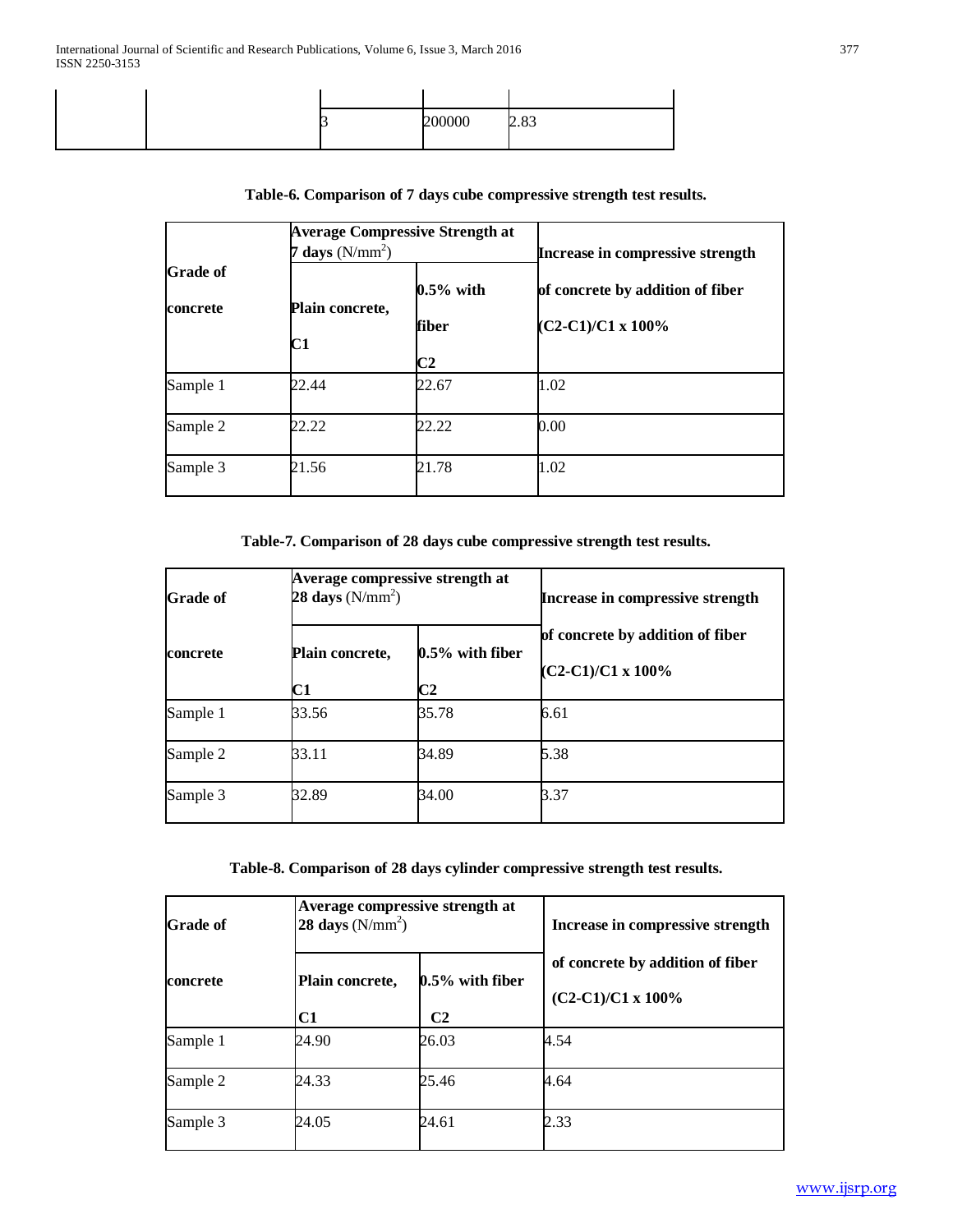| <b>Grade of</b> | days $(N/mm^2)$       | Average split tensile strength at 28 | <b>Increase in Split tensile strength</b>                     |
|-----------------|-----------------------|--------------------------------------|---------------------------------------------------------------|
| <b>concrete</b> | Plain concrete,<br>C1 | $0.5\%$ with fiber<br>C2             | of concrete by addition of fiber<br>$(C2-C1)/C1 \times 100\%$ |
| Sample 1        | 2.90                  | 2.97                                 | 2.41                                                          |
| Sample 2        | 2.83                  | 2.90                                 | 2.47                                                          |
| Sample 3        | 2.83                  | 2.83                                 | 0.00                                                          |

**Table-9.** Comparison of 28 days split tensile strength test results.



Figure-1. Waste domestic plastics are made in to fibre. Figure-2. Casting of cylinders.





**Figure-3.** Compressive strength testing on cubes. **Figure-6.** Comparison of 7 days cube compressive strength test results.



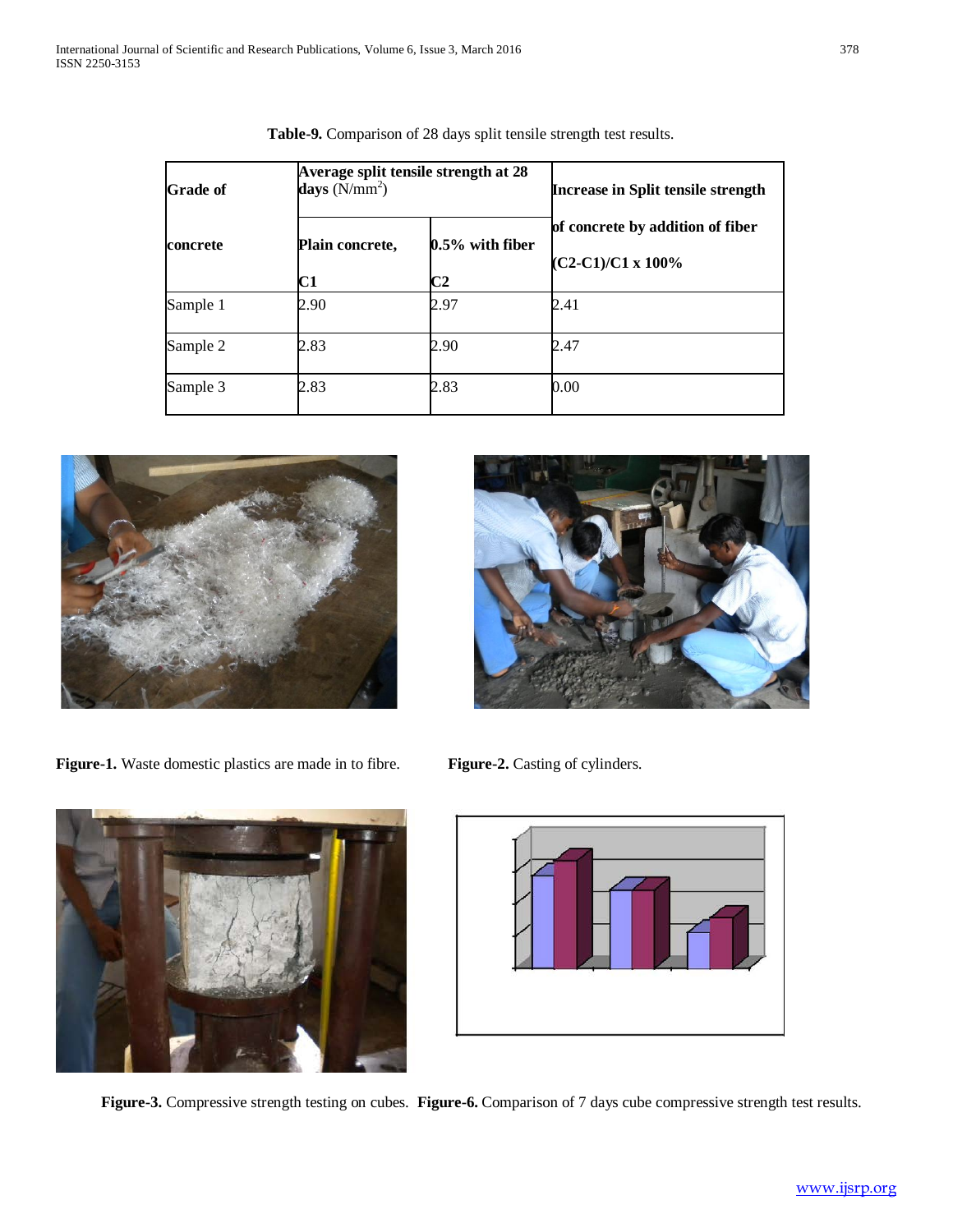

**Figure-4. Compressive strength testing on cylinders.**



**Figure-5. Split tensile strength testing on cylinders.**



**Figure-7.** Comparison of 28 days cube compressive strength test results.